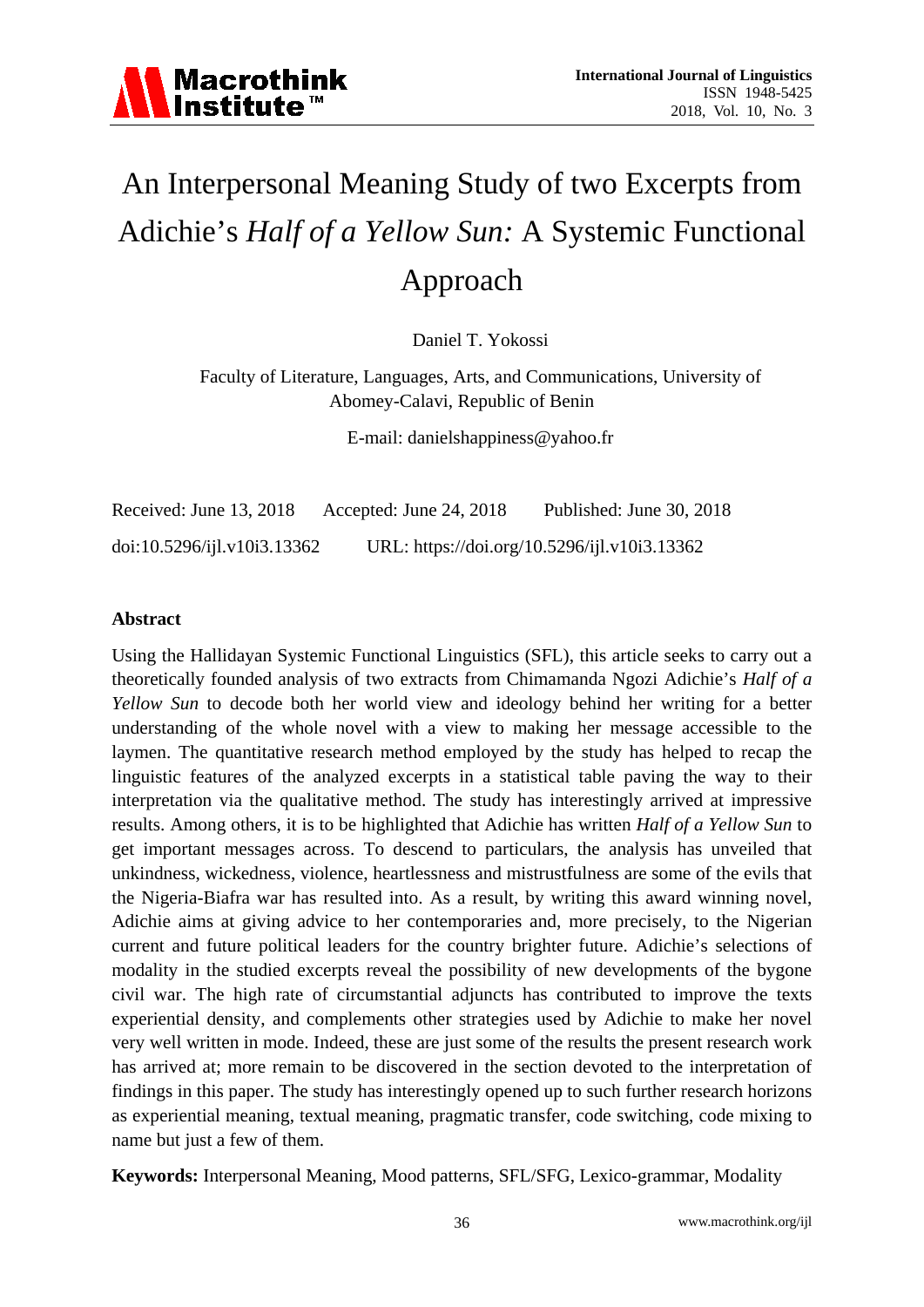

# **1. Introduction**

The socio-economic, political, and religious instabilities in Nigeria these days leave barely any scholar indifferent. Tolu and Abe (2011) stated that "Nigeria in the last fifty years has been battling with the problems of development in spite of huge human, material and natural resources in her possession" (p.237). Further, they declared that Nigeria has not been able to engender meaningful development in spite of her huge resources endowment highlighting corruption, unemployment, the problem of urban population, rural stagnation and the growing inequalities as contemporary challenges faced by the country (Tolu & Abe, Ibid: 237). Several other erudite scholars, and writers have also been of concern to various problems undermining Nigeria today. A lot has indeed been done especially by Nigerian writers to help bring Nigeria out of the rut. But most of their writings remain either unknown or misunderstood because they are not red or red but not between lines. This state of affairs has driven me to decide to carry out a research work on *Half of a Yellow Sun*, a novel published in 2006 by one of the most promising contemporary Nigerian writers namely Chimamanda Ngozi Adichie. As a matter of fact, what I intend to do here as a Systemic Functional Linguistics (SFL) scholar, is to apply the theory of the interpersonal meaning to two excerpts from the above pinpointed novel with the ultimate goal of bringing a contribution to the further understanding of the whole novel; for as Eggins (1994) states it, "a text can be seen to be expressing more than one meaning at a time" (p. 12).

More to the point, SFL, as she points it out is a very useful descriptive and interpretive framework for viewing language as a strategic, meaning-making resource (p.2) In fact what is SFL? And what is meant by interpersonal meaning?

SFL, as mentioned earlier, stands for Systemic Functional Linguistics. Indeed, Systemic-Functional Linguistics (SFL) also referred to as Systemic Functional Grammar (SFG) is a theory of language centered on the notion of language function (Halliday, 1994). It accounts for the syntactic structure of language while placing the function of language as central rather than the elements of language and their combinations as it is the case in structural approaches. A central notion in SFL or SFG is stratification viz. the analysis of language following four strata namely context, semantics, lexico-grammar and phonology-graphology. To descend to particulars, context concerns the Field i.e. what is going on, Tenor viz. the social roles and relationships between or among participants, and the Mode which deals with the aspects of the channel of communication (monologic/dialogic, spoken/written, +/- visual-contact etc.). Semantics embraces three components namely the ideational semantics/meaning (the propositional content); the interpersonal semantics/meaning (which focuses on speech function, exchange structure, expression of attitude etc.); and the textual semantics/ meaning (concerned with how the text is structured as a message such as theme, structure, given/new, rhetorical structure etc.). As for the lexico-grammar it all has to do with the combination of lexis (vocabulary) and grammar (syntax). What is key here is the syntactic organization of words into utterances. In the light of all that has been said so far, it is important to highlight that Systemic Functional Linguistics is functional and semantic rather than formal and syntactic in its orientation. As it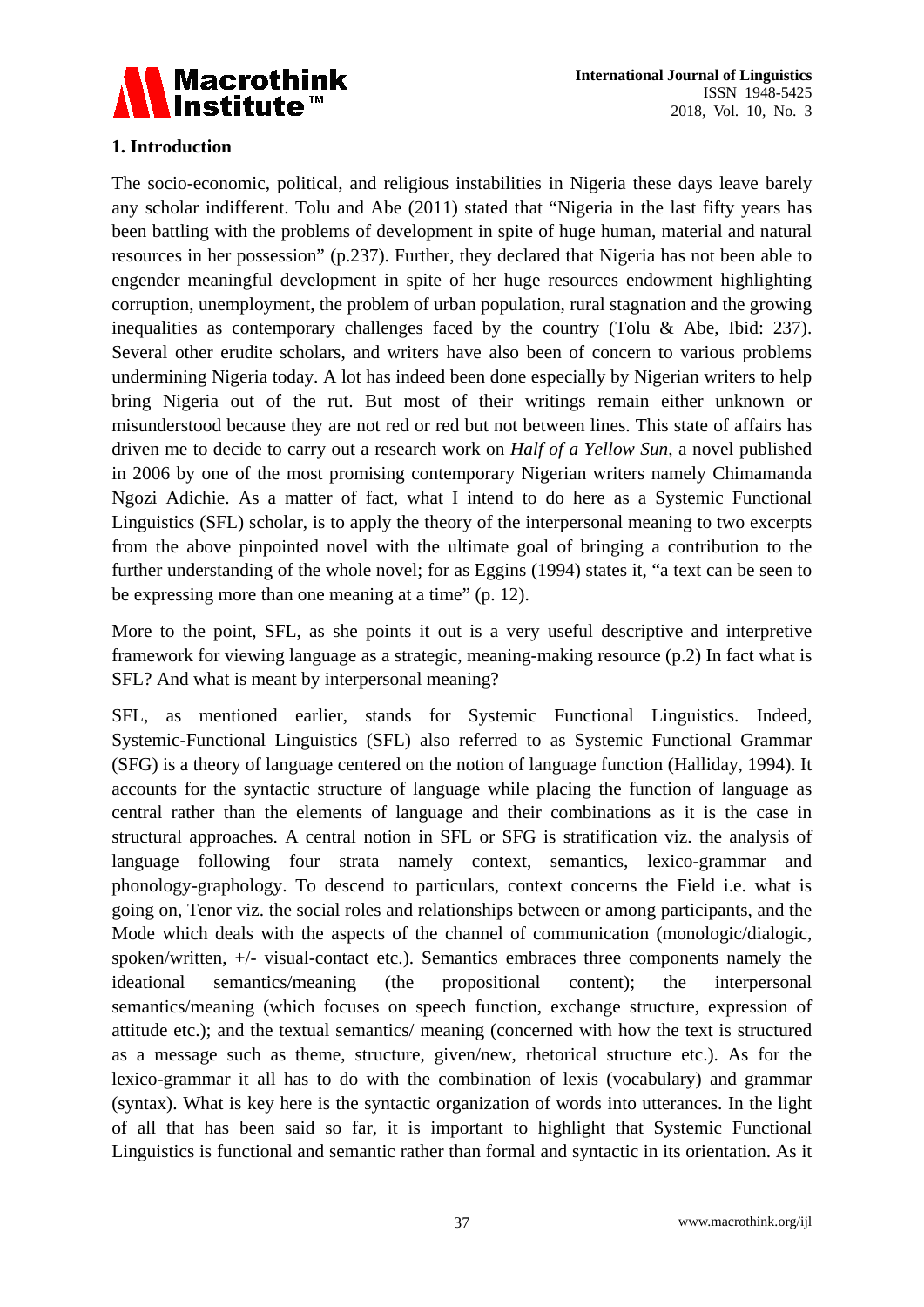

can be easily seen from the above the interpersonal meaning is a component of one of the strata of language analysis which in fact is semantics. What is it then?

The interpersonal meaning as defined by Eggins (1994:196) has to do with the study of the grammar of the clause as exchange through the key systems of mood and modality. Halliday (2000) captures the interpersonal meaning as one that concerns how language is dynamically used to show the relationship between the speaker and the hearer and how to use language to express one's attitude and to influence the hearer. In fact, the interpersonal meaning refers to the grammatical choices that enable speakers to enact their complex and diverse interpersonal relations. Halliday (Ibid) contends that a speaker not only talks about something but is always talking to and with others. In that vein, language both construes experience and acts out the interpersonal encounters that are crucial to our survival.

My choice to work on Adichie's *Half of a Yellow sun* is motivated by the fact that it is a novel which accounts for a critical period of the past history of Nigeria: the Nigeria-Biafra war era on the one hand, and the dearth of linguistic research works on it on the other. Indeed, from my perspective, without a good understanding of one's past, one can't work out their present and get prepared for a brighter future. Therefore, finding out about events characteristic of that past painful period and drawing the necessary lessons from it will certainly cure the country of a number of the evils undermining it currently. As a consequence, this research work is going to dig very deep into the author's above mentioned prose fiction so as to make her hidden messages come out to serve for the development of her home country and continent by and large. The ongoing scholarship is premised on such two basic questions as: how is the interpersonal meaning realized in the excerpts culled from the novel under study and to what extent does the application of such a linguistic theory contribute to its better understanding?

This research work is of great interest to scholars of SFL, to students majoring in the specified field, to African literature specialists and more importantly, to the current and future political leaders of Nigeria. In addition to the abstract, the present study goes round seven cruxes mainly the introduction, the literature review, the methodology, the data analysis, the interpretation of findings, and the conclusion.

# **2. Literature Review**

A whole lot of research works have already been carried out on Adichie's *Half of a Yellow Sun* to help better understand it and dig into the author's hidden messages. Of them all, only a few are going to be looked into here. As a matter of fact, Ugochukwu (2012) for example carried out a research work on "Plaited hair in a Calabash-Adichie on the Biafran Landscape". In this article, Ugochukwu (Ibid) has, among others, underlined that *Half of a Yellow sun* does not take time morning over material losses, dilapidated buildings or traders' bankruptcy. But it rather presents the war as a sterilization exercise: Olana will not conceive, Kainene vanishes without having the time to get pregnant. Arize's unborn child is destroyed- Baby is the only one to survive as peace comes just in time. She further explained that the calabash also serves as a reminder of the people's history, as Olana sat there "thinking about how a single act could reverberate over time and space and leave stains that could never be washed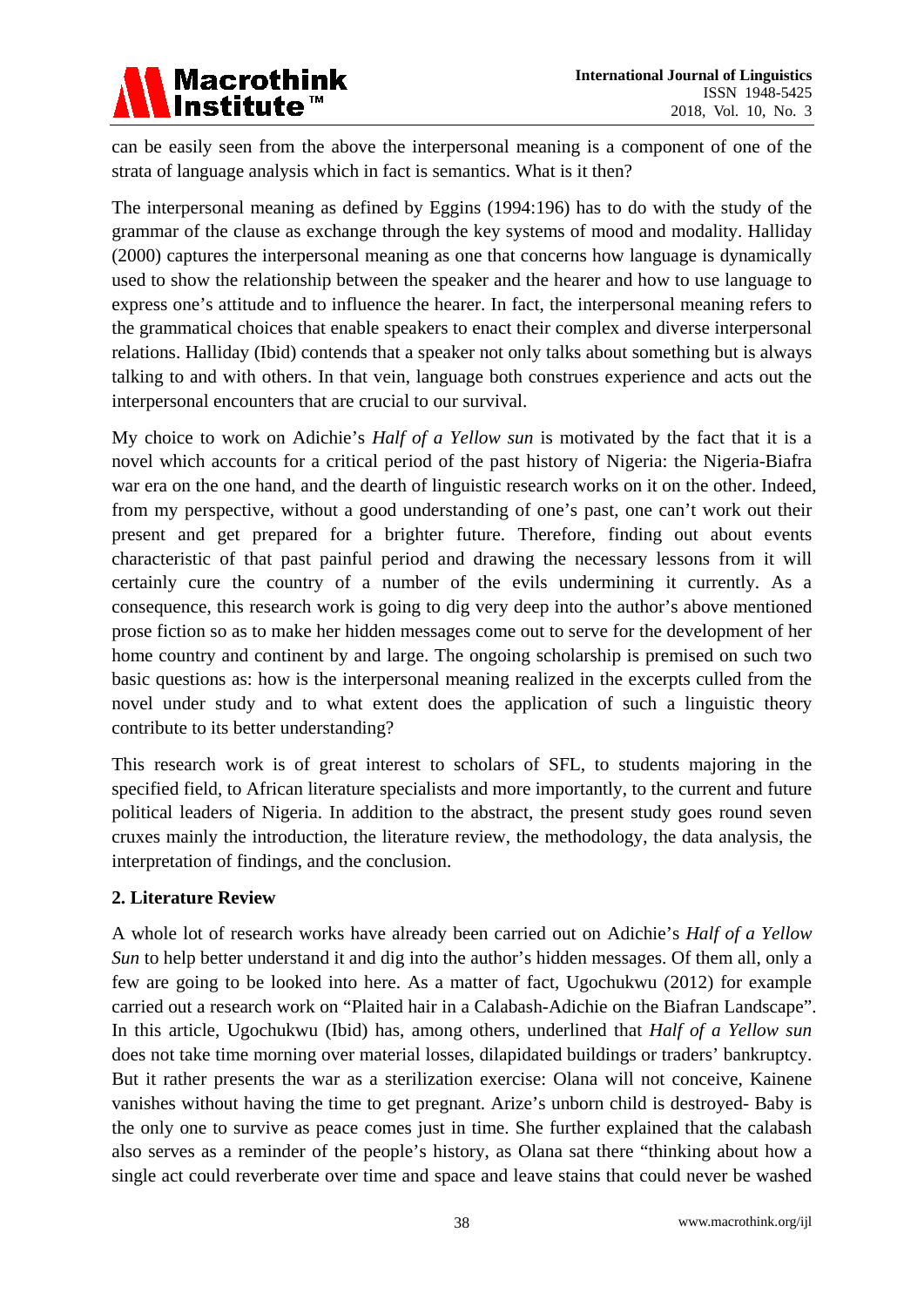

off"(p.245). From Ugochukwu's (2012) perspective, adichie chose to identify with her family history, and she now, like the woman with the calabash, opens her novel to readers and invites them to see, to know and understand. She concluded saying that *Half of a Yellow sun* ends with the words "may we always remember" which for her is the author's ultimate call to join in the world's remembrance and the duty of peace.

Nnenna (2016) on his part has carried out a study on "Language Contact, its Pros and Cons in the Learning of English as a Second Language: A study of *Half of a Yellow Sun* by Chimamanda Adichie". In this paper, Nnenna (Ibid) seeks to explore both the negative and positive aspects of language contact (linguistic interference) in the learning process of English as a second language, their causes with regards to code switching and mixing, especially in the written discourse. To attain this objective, personal observations on verbal discourse by the writer and the text has been selected for data analysis. His paper goes further to proffer solutions for linguistic interference in the use of English language in Nigeria and to promote the positive effects of language contact in learning English as a second language. The paper has basically looked into the inter-sentential code switching to investigate this relatively new area and ascertain how this literary device has facilitated the successful conveyance of the writer's theme in *Half of a Yellow Sun*. From the analysis he carried out, he emphasized that language contact can have positive effects in language communication. Moreover, he added that lately, Nigerian writers have increasingly come to appreciate the beauty in the synergy of language and have explored various possibilities; stylistically incorporating this trend in their various creative works; Adichie being one of them. In conclusion, Nnenna (2016) emphasizes that just like many African writers, Adichie in her *Half of a Yellow Sun* has made use of such literary devices like code switching and proverbs (indigenous techniques) to bring her theme in the novel closer to her African readers and to make the world in general, appreciate and learn from the African worldview.

In other respects, Ikpotokin (2017) carried out a lexico-semantic analysis of *Half of a Yellow Sun*. His choice of Adichie's *Half of a Yellow Sun* is motivated by a number of factors. Apart from being the new voice of Nigerian literature whose novels have attracted several awards, especially in the contemporary literary scene (suggesting that she is an embodiment of intellectualism who has gained a measure of success that eludes many writers), there is a close relationship between her writing and her world, her society and life (see Adebayo 1995:64); and her works bear relevance to the espousal of the domestic experiences of the characters among other significant issues that the novel mirrors in the depiction of the totality of people's experiences in the post-colonial Nigeria. The study aims at identifying the organization and breakdown of detected lexical items, the differences and similarities in lexical semantic structure cross-linguistically and the relationship of lexical meaning to sentence meaning and syntax in *Half of a Yellow Sun*. The paper further attempts a linguistic stylistic analysis of Adichie's above mentioned novel to identify some of the linguistic features the writer used and to understand the cultural and historical ideology behind the texts as well as appreciating her style. To achieve such a goal, some candid chapters were randomly analyzed using contextual sentences or phrases to portray Adichie's narrative. At the end, the predominant devices found out to be used by the author are compound sentences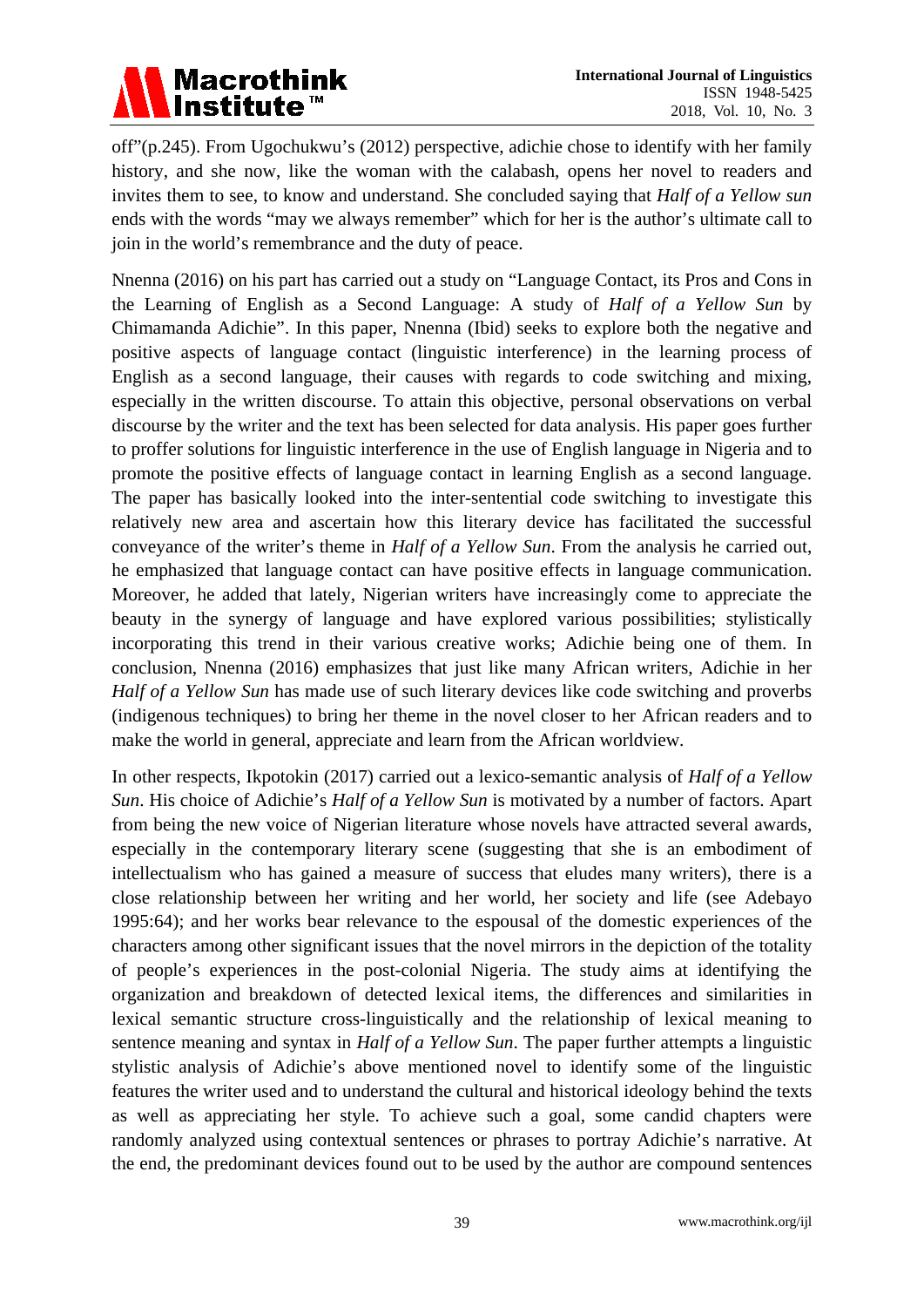

followed by compound-complex sentences, parenthetical expression, italics, transliteration and code-mixing. It is then recommended, as he said, that other young writers adopt Adichie's style since it improves the vigor of one's writing.

The above reviewed literature clearly proves that a lot has already been done on Adichie's *Half of a Yellow Sun* as said earlier but not from the interpersonal meaning perspective which actually leaves a gap that the ongoing study aims at filling. Indeed, the interpersonal meaning theory has, for a very long time now, proved to be a very interesting and useful research tool worldwide. Many modern linguists and functionalists have applied the interpersonal meaning theory to text studies. Some of them include Martinet (1960) who carried out a study on broadcast interviews with politicians from the interpersonal meaning perspective; Leech (1966) as well as Cook (1992) who studied the interpersonal meaning of advertising English; Coates (1983) who carried out a linguistic study on semantics of the modal auxiliaries from an interpersonal meaning perspective; Thibault (1986) who applied the interpersonal meaning theory to study genre and ideology in radio broadcasts and advice columns in Australian; Threadgold (1988) who studied genre and discourse in theatrical rehearsal and performance; Martin (1992) who studied micro-proposals and macro-propositions still within the framework of the interpersonal meaning theory; Lemke(1992) who worked on discourse resources; Bybee (1995) who scrutinized modality grammar and discourse; and Gregory (2003) who investigated on pragmatic theory and information construction all from the interpersonal meaning perspective.

In other respects, lots of Chinese scholars have, in recent years, made researches on the interpersonal meaning owing to the popularity that the linguistic theory is gaining in their country (Huang 2014: 90). Such researchers include: Hu (1990) who carried out a research work on the mood system of Chinese; Zhang (1998) who worked on the scope of the mode and expression; Li (2000) who investigated on the five linguistic devices; Huang (2001) who studied the commercial advertising text from the interpersonal meaning perspective and analyzed the interpersonal meaning of the six versions of English translations of Chinese poem.

The research work at hand is in full agreement with the application of the interpersonal meaning with the difference that mine is going to look into the linguistic features of two extracts from Adichie's *Half of a Yellow Sun* to appraise how far it (the linguistic theory) contributes not only to the better understanding of the selected extracts but also to the deeper understanding of the above pinpointed novel as a whole. But before getting down and brasstacks, a look at the methodology adopted for the study is important.

# **3. Methodology**

Like any other serious scientific paper, mine also appeal for a methodology. As a matter of fact, the study uses the sampling and practical statistics methodology. More specifically samples of texts viz. extracts are purposefully culled from the novel under study. Analysis of the excerpts is carried out on the basis of the interpersonal meaning theory whilst using its analysis keys. Following the quantitative method, statistics of the data collected from the analysis have been drawn up not only for the classification and counting of the excerpts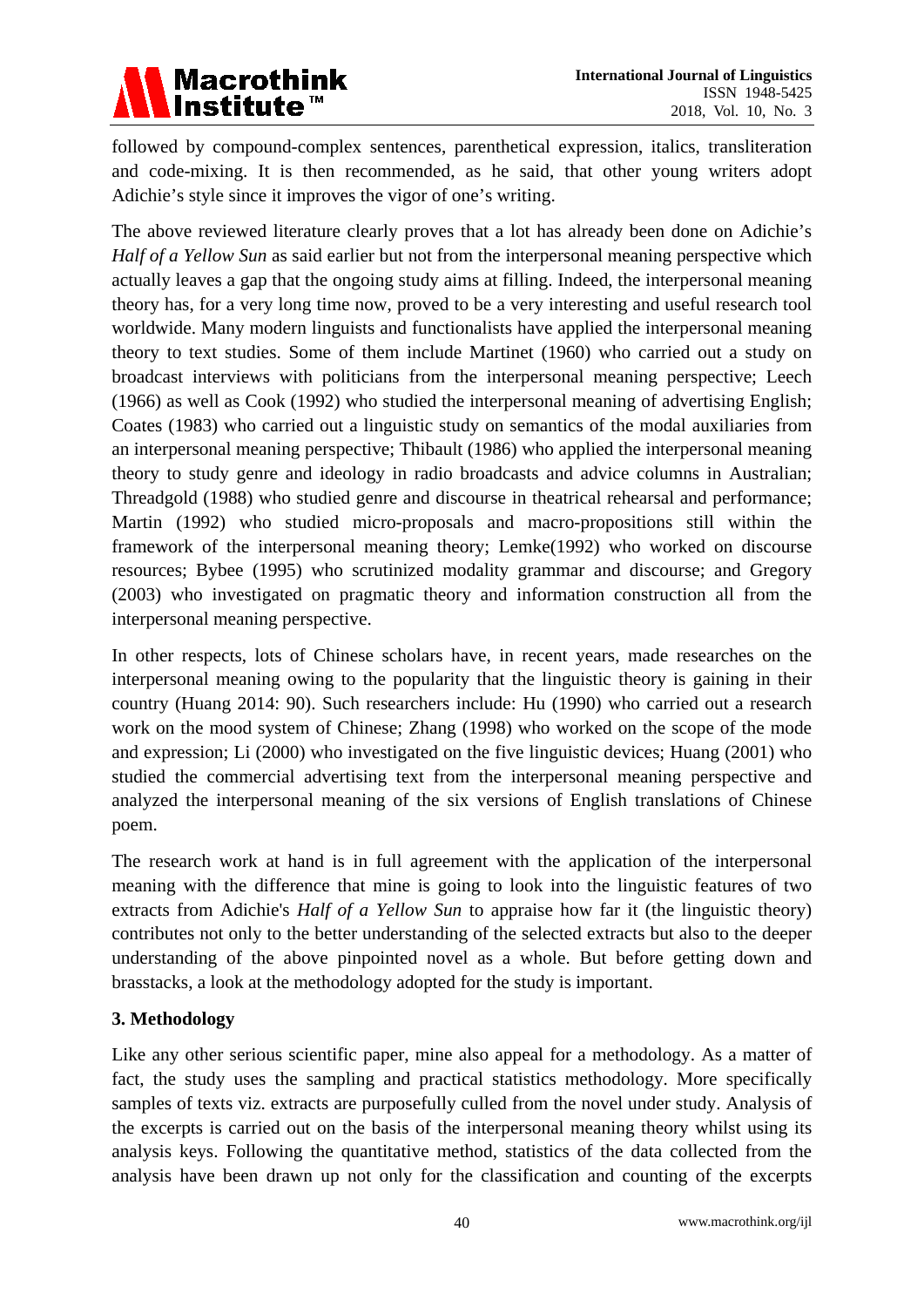

linguistic features but also to pave the way for the qualitative method which has provided avenues to the discovery of deepest levels of the studied excerpts meanings via the interpretation of the findings.

#### **4. Analyzing the Interpersonal Meaning in the Selected Excerpts**

The statistical results of the analysis carried out in the two selected excerpts are presented in the table hereafter:

| Mood types              |                                | Excerpt1 | Excerpt2 | Total  | Percentage |
|-------------------------|--------------------------------|----------|----------|--------|------------|
| Declarative             | Full declarative               |          | 198      | 328    | 45.68%     |
|                         | <b>Elliptical declarative</b>  | 03       | 08       | 11     | 1.53%      |
|                         | Full polar interrogative       | 01       | 06       | 07     | 0.97%      |
| Interrogative           | Elliptical polar interrogative | 01       | 06       | 07     | 0.97%      |
|                         | Full wh-interrogative          | 02       | 06       | 08     | 1.11%      |
|                         | Elliptical Wh-interrogative    | 00       | $00\,$   | $00\,$ | 00%        |
| Modulated interrogative |                                | 00       | $00\,$   | $00\,$ | 00%        |
| Imperative              |                                | $00\,$   | 01       | 01     | 0.13%      |
| <b>Modality Types</b>   |                                |          |          |        |            |
| Modalization            |                                | 08       | 13       | 21     | 2.92%      |
| Modulation              |                                | 04       | 04       | 08     | 1.11%      |
|                         | Circumstantial                 | 80       | 97       | 177    | 24.65%     |
|                         | Mood                           | 07       | 06       | 13     | 1.81%      |
|                         | Polarity                       | 00       | 03       | 03     | 0.41%      |
| Types of                | Comment                        | 00       | $00\,$   | $00\,$ | 00%        |
| <b>Adjuncts</b>         | Vocative                       | 04       | 07       | 11     | 1.53%      |
|                         | Conjunctive                    | 43       | 77       | 120    | 16.71%     |
|                         | Continuity                     | 01       | 02       | 03     | 0.41%      |

A look at the statistical table presented above shows that the different main components of the interpersonal meaning analysis namely the mood types, the modality types and the adjuncts types have been realized in both analyzed excerpts in significant numbers. As a matter of fact, the full declarative mood types dominantly override the other Mood types with a crushing number of three hundred and twenty eight (328) representing 45.68% of the overall mood structures recorded in the two excerpts. Though occurring with relatively few numbers the other Mood types have also been recorded. To descend to particulars, the elliptical declaratives count just 11 (1.53%), the full polar interrogatives, 07(0.97%) followed by the elliptical polar interrogatives that occur in equal number seven also. As for the full whinterrogatives, they are only 08 (1.11%). Indeed, neither the elliptical wh- interrogative nor the modulated interrogative type has been recorded in both analyzed excerpts. Only 01 (0.13%) imperative mood type is realized in the analyzed texts.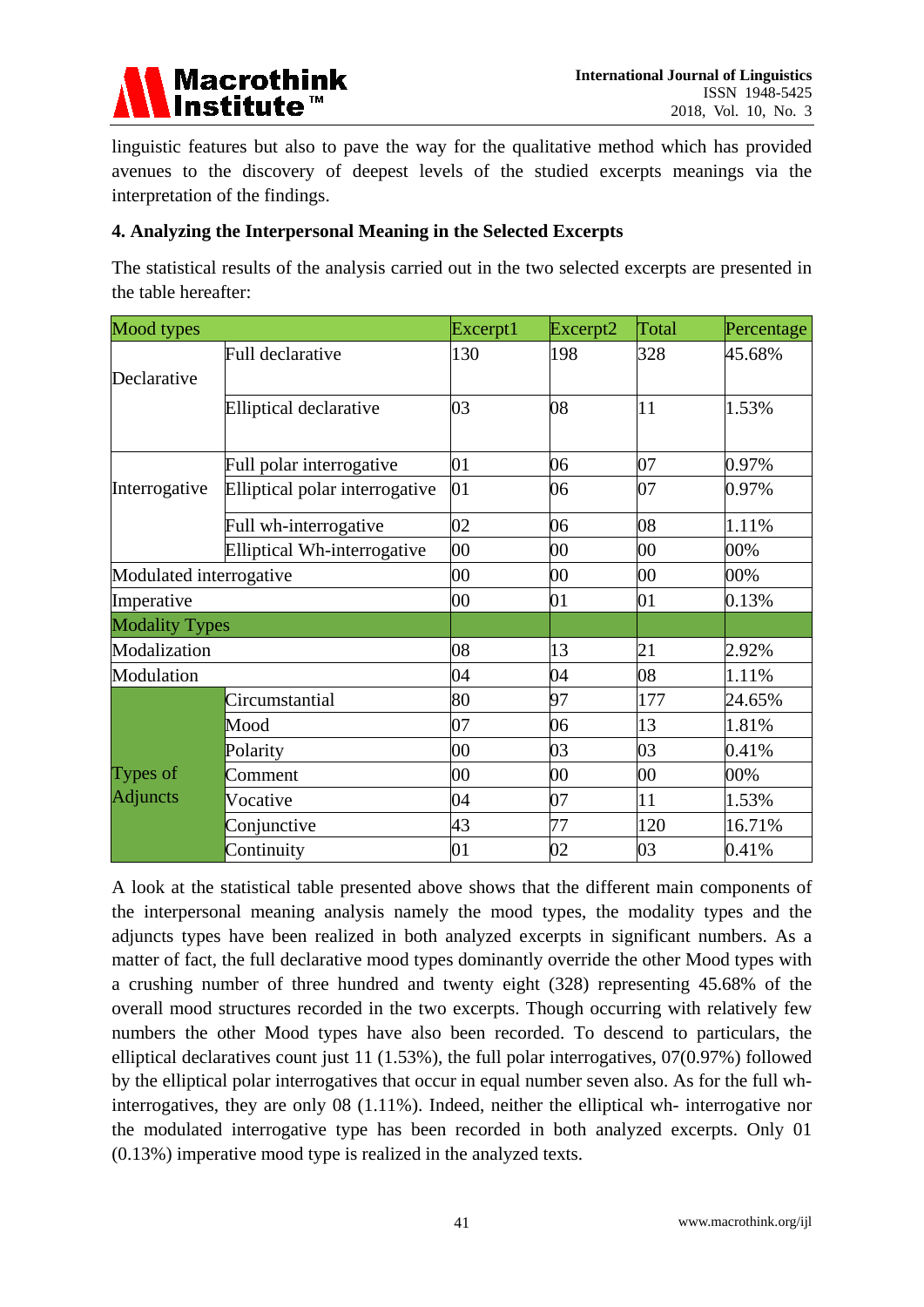

In other respects, modality has also been realized in the excerpts. A glance at the statistical table provided above points out that modalization largely dominates the modality category with a total number of 21 modalized structures representing 2.92% of the overall mood patterns in both excerpts. As for the modulation, it comes second of the category at a rate of 1.11% and a number of eight o8) modulated structures.

A careful look at the statistical table also reveals that all the adjunct types except the comment adjunct type have been used in the overall studied excerpts. As a matter of fact, circumstantial adjuncts are those prevailing in the excerpts with a total number of one hundred and seventy-seven (177) representing 24.65% of all the mood patterns identified in the two excerpts altogether. The conjunctive adjuncts rank second with a percentage of 16.71% for a total number of one hundred and twenty (120). The mood adjuncts fill up the third position among the adjuncts class and are just 13 for a percentage of 01.81%. Vocative adjuncts follow suit them with a percentage of 01.53% and are eleven (11) on the whole in the excerpts. Besides, Continuity adjuncts stand for the fifth rank with a very low percentage of 0.41% and are globally just three (03) in number. Moreover, the polarity adjuncts tie for the fifth place and are then also (03) in number with an equal percentage of 0.41%. As for the comment adjuncts, they rank bottom with 0 % because they are not at all realized in the overall analyzed excerpts. The ensuing interpretation section of the findings as elaborated on here will help grasp the implied various meanings of all these recorded linguistic features.

# **5. Interpretation of the Findings**

The selected excerpts from Adichie's award winning second novel under study have displayed interesting interpretable linguistic features that largely contribute to its better understanding. As a matter of fact, out of three hundred and sixty-two (362) ranking clauses, three hundred and twenty-eight (328) are full declarative mood structures. Whether in the first excerpt or in the second one, the prevalence of the full declarative mood structures over the other mood types is very remarkable. A glance at the statistical table provided in the preceding section accounts for this. This linguistic display is surprising enough because Adichie's written mode in *Half of a Yellow sun* is one where feedback between the writer (herself) and the readers is quite impossible. But beyond every considerations, the predominance of the full declaratives in the studied excerpts indicates that both texts share a common focus on the giving of information. And the information being given here is that of the story of the horrors of Nigeria-Biafra civil war that oscillates back and forth between the pre-war early 1960s and the conflict stricken southern region in the late 1960s.

In other respects, there is only one imperative mood type embedded in the texts under study. The presence of the imperative clause in the excerpts functions as a single congruent indication that the analyzed texts and the whole novel whereof they are culled by extension is doing more than just giving information. Moreover, it is indicative of the fact that the information given has the potential to be packaged as a goods and service. This goes without saying that Adichie's readers should read her information in *Half of a Yellow Sun* as advice. Here, Adichie's role as adviser vis-à-vis her readers is to be construed as one of equal power and not as one of unequal power because as revealed in the analysis she has strategically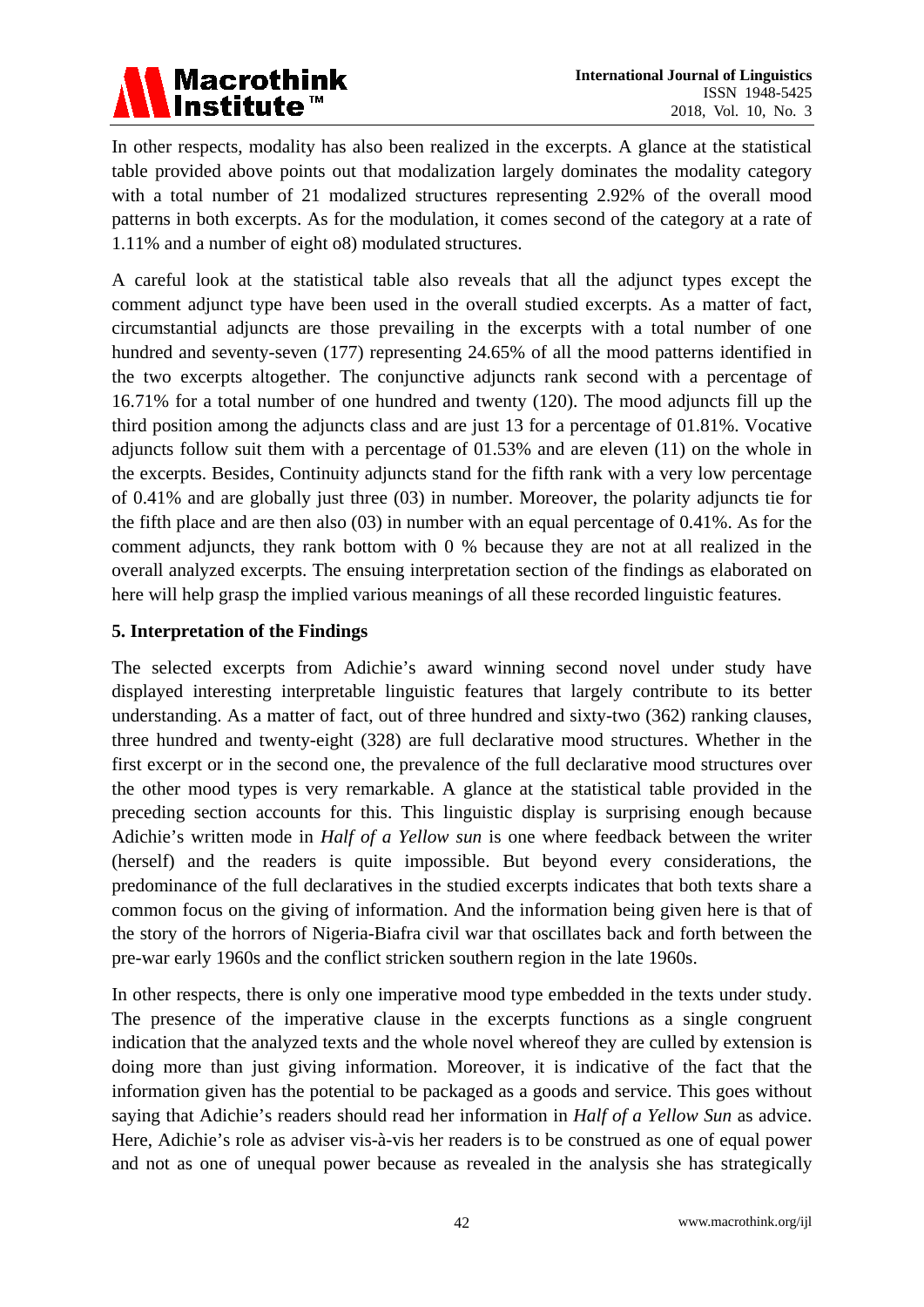

succeeded in minimizing the formality of the expert's role by using not only an elliptical imperative as it can be witnessed in clause 24 (excerpt 2) of the analysis carried out, but also by using elliptical polar interrogatives (07) which in fact have the effect of creating a rhetorical interactive context. In fact, the use of the interrogatives in the excerpts is meant to allow the text to seem interactive though in fact no dialog is possible between the writer and her readers. The absence of the wh-interrogative pattern in both analyzed excerpts is significant. Indeed, Adichie has used this linguistic feature to depict how much spoilt, cruel, unkind, and mistrustful human relation grew during and even after the war. Furthermore, it accounts for the bestiality, brutality, violence, wickedness and heartlessness that characterize the period of the civil war.

Adichie has made modality selections in the novel under study. As a matter of fact, the two studied excerpts have exuded twenty-one (21) modalized structures and eight (08) modulated structures. Via the modalized structures, Adichie is revealing the possibility or probability of new developments of this bygone civil war if nothing is done to prevent them from happening, given that there are still tensions among the different ethnic and religious groups of Nigeria; Boko Haram being a vivid example. For instance, until last April 2018 there were attacks by the Boko Haram terrorists in the northeast of Nigeria where dozens of civilians were wretchedly killed in some isolated vulnerable villages contrarily to the government claim that the Boko Haram has been defeated.

The modulated structures on the other hand underline the necessity for Nigerian elites and political leaders to develop preventive measures to avoid this awful and dreadful (for hundreds of thousands of civilians' lives were lost) civil war to break out again in the future; highlighting, by the way, the proverb that prevention is better than cure.

As for the adjuncts, it is striking enough to note that there are more circumstantial adjuncts than the other subcategories. Actually, there are one hundred and seventy-seven (177) circumstantial adjuncts embedded in these two excerpts. The circumstantial adjuncts in this excerpts are basically those of matter, cause, accompaniment, place and manner sub-types. They respectively highlight the subject matter being dealt with, the various possible causes of the Biafran civil war, the follow up measures to ensure sustainable peaceful living atmosphere in Nigeria, and the author's various suggestive ways to get all this achieved. Circumstances in the studied excerpts function to increase the experiential content of the texts as they add specificity to the information given. The high rate of circumstantial adjuncts in the texts contributes to improve their experiential density, and complements other strategies used by Adichie to make her novel very well written in mode. Moreover, the recorded adjuncts (327) are slightly fewer in number than the ranking clauses (362). This means that the various meanings made in these texts are largely made as non-core and non-arguable information. It further unveils a writing strategy whereby the writer's authority is created and protected; that is to say that much of what is written by Adichie in her novel under study is non-arguable by the reader; hence the necessity and call to pay attention to the writer's message delivered within it. In fact the non-arguability of the information in *Half of a Yellow Sun* should be understood by the fact that readers presumably can't dispute the veracity of the writer's account of her parents' and relatives' past experience. Indeed, the packaging of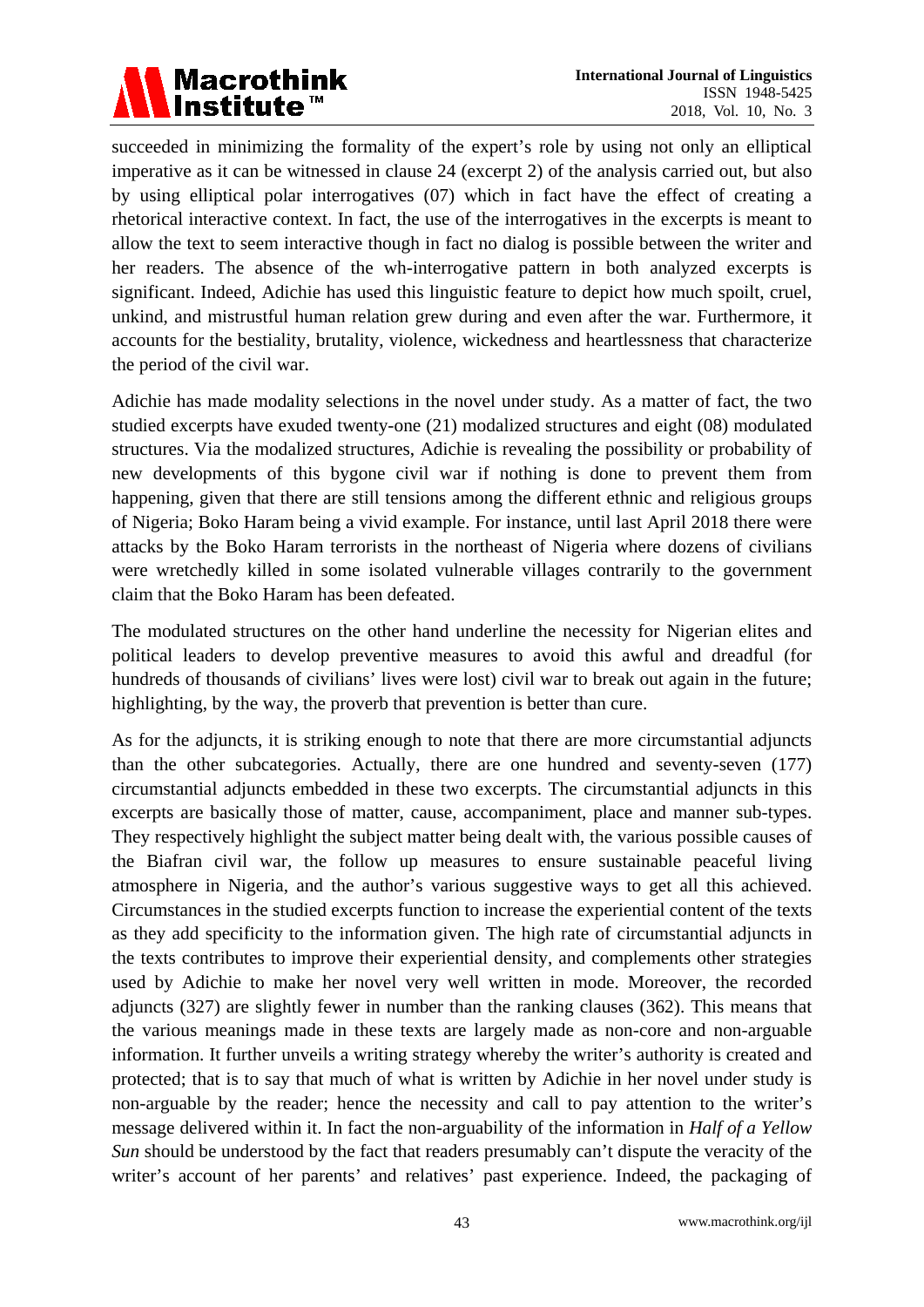

meanings as presented in the analyzed excerpts into the various types of adjuncts suggests that Adichie (the writer) is making it more difficult for her readers to dispute her claims about the 1967-1970 Nigeria-Biafra war.

The Mood adjuncts used in the excerpts are those expressing usuality such as *never, often*, probability such as *perhaps*, intensification like *really*, and minimization like *just*. As a matter of fact, these adjuncts have been purposefully used by Adichie to highlight how recurring the evils of the war are in Nigeria, and how they seem not to be anyone's concerns though presenting an aura of ill omen in the future especially as many of the issues that caused the war still remain today

The terms of address, in other words, the vocative adjuncts as used in these excerpts depict both unequal power because non-reciprocally used among the participants of the texts, and low affective involvement among them. In addition, they also tincture infrequent contact. As it can be noticed, these linguistic features really match with the war context being presented by the author. Indeed, the political and dictatorial leadership struggles and the selfishness of the different ethnic and religious Nigerian groups are probably some of the causes that led to the civil war.

Conjunctive adjuncts have also largely been used in these excerpts. As a matter of fact, one hundred and twenty (120) conjunctive adjuncts of coordination and subordination have been identified in the texts. While some of these conjunctive adjuncts have been used to highlight logical chronology in the account of the Nigerian civil war as it swings between the early sixties and the late sixties, others have been used to reveal Adichie's high command of the English language and the art of storytelling by her useful disposition of the three types of language style – grand/formal, middle/informal, and low/colloquial, which she stretches and expands throughout the novel to house the multi-faceted messages

The ideology behind this novel, in the light of the results obtain from the analysis of the two excerpts taken out from it, is that of looking into the past to learn and prevent future social jeopardizes or disasters, by calling attention to some salient social indices foreshadowing bad omen. To get this achieved, Adichie has adopted an ordinary tenor that allows her to address every Nigerian civilian whatever their social rank; implying, by so doing, that the issue at stake in the novel excludes nobody.

# **6. Conclusion**

As Eggins (1994:1) said, Halliday's Systemic Functional Linguistic Approach has really proved to be a very useful descriptive and interpretive framework for viewing language as a strategic, meaning making resource in this analysis. As a matter of fact, aimed at decoding adichie's language linguistically in two excerpts from her *Half of a Yellow Sun*, this study has used both the quantitative and qualitative methods of research in the application of the interpersonal meaning linguistic theory to the selected texts. The scholarship basically goes round the quest to know how the interpersonal meaning is realized in the selected excerpts and to what extent its application to them contributes to their further understanding and to that of the whole novel they are extracted from by and large. The linguistic application of the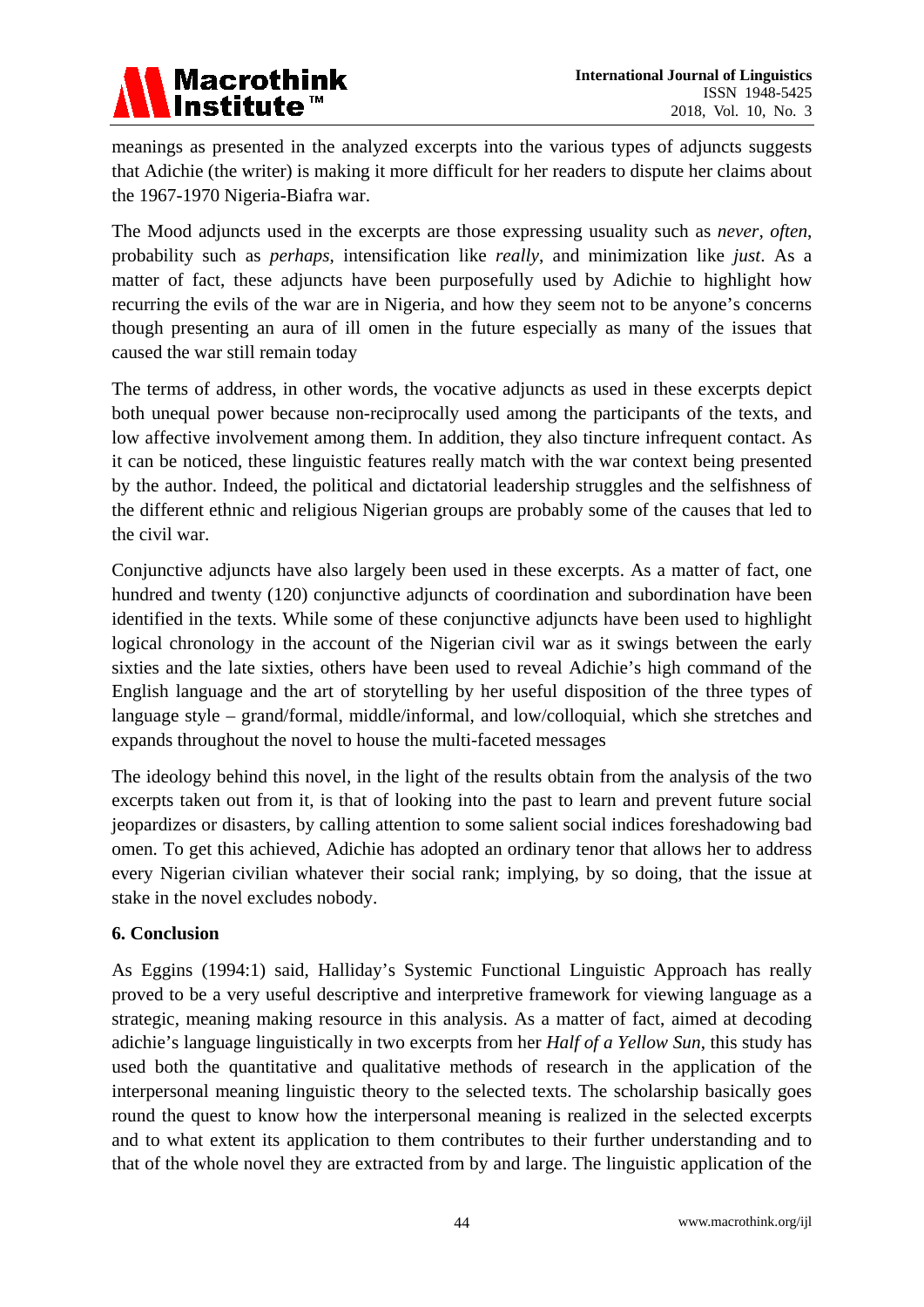

theory under study in the light of the SFL theoretical framework has allowed to display the linguistic features of the selected excerpts and draw a statistical table. The interpretation of the findings as elaborated on in the foregoing section has made it possible to, impressively, arrive at such meanings as the ones highlighted in the preceding section of the paper entitled interpretation of the findings. The study interestingly opens up to further research topics like experiential meaning, textual meaning, pragmatic transfer, code switching, code mixing, transliteration, to name but just a few of them. Indeed, through this analysis, one understands that Adichie, in her *Half of a Yellow Sun*, has used the economic, ethnic, cultural and religious tensions among the various peoples of Nigeria to draw out the emotional and psychological consequences of the conflict to construct a multidimensional vision of this war for both the present and future time.

#### **References**

#### **Corpus**

Adichie, N. C. (2006). *Half of a Yellow Sun.* New York: Knopf Doubleday Publishers.

#### **Books**

Eggins, S. (1994). An Introduction to Systemic Functional Linguistics. London: First Edition Printer Publishers.

Eggins, S. (2004). *An Introduction to Systemic Functional Linguistics* (2nd ed.).

Halliday, M. A. K. (1961). Categories of the Theory of Grammar. Bertil Malmberg: Word 17.

Halliday, M. A. K. (1994/2000). *Introduction to Functional Grammar* (2nd ed.). London: Edward Arnauld.

Hu, Z. L. (1990). Language System and Function. Beijing: Peking University Press.

Martin, J. R. (1992). English Text: System and structure. Amsterdam: Benjamins.

#### **Articles**

Adebayo, A. (1995). *Critical Essays on the novel in francophone Africa*. Ibadan: AMD.

Bybee, J., & Fleischman, S. (1995). Modalityin grammar and Discourse. http://dx.doi.org/10.1075/tsl.32

Coates, J. (1983). The Semantics of the Modal Auxiliaries. London: Croom Helm.

Cook, G. (1992). The Discourse of advertising. London: Routledge.

Gregory, W., Betty, J. B., & Jeffrey, P. K. (2003). A pragmatic Analysis of the Epistemic Would Construction in English. In R. Facchinetti, M. Krug, & F. Palmer (Eds), *Modality in contemporary English,* 71-79. Berlin/New York: Mouton de Gruyter

Huang, G. W. (2001). Theory and Practice of Discourse analysis: A Study in Advertising Discourse. Shanghai: Shanghai Foreign Language Education Press.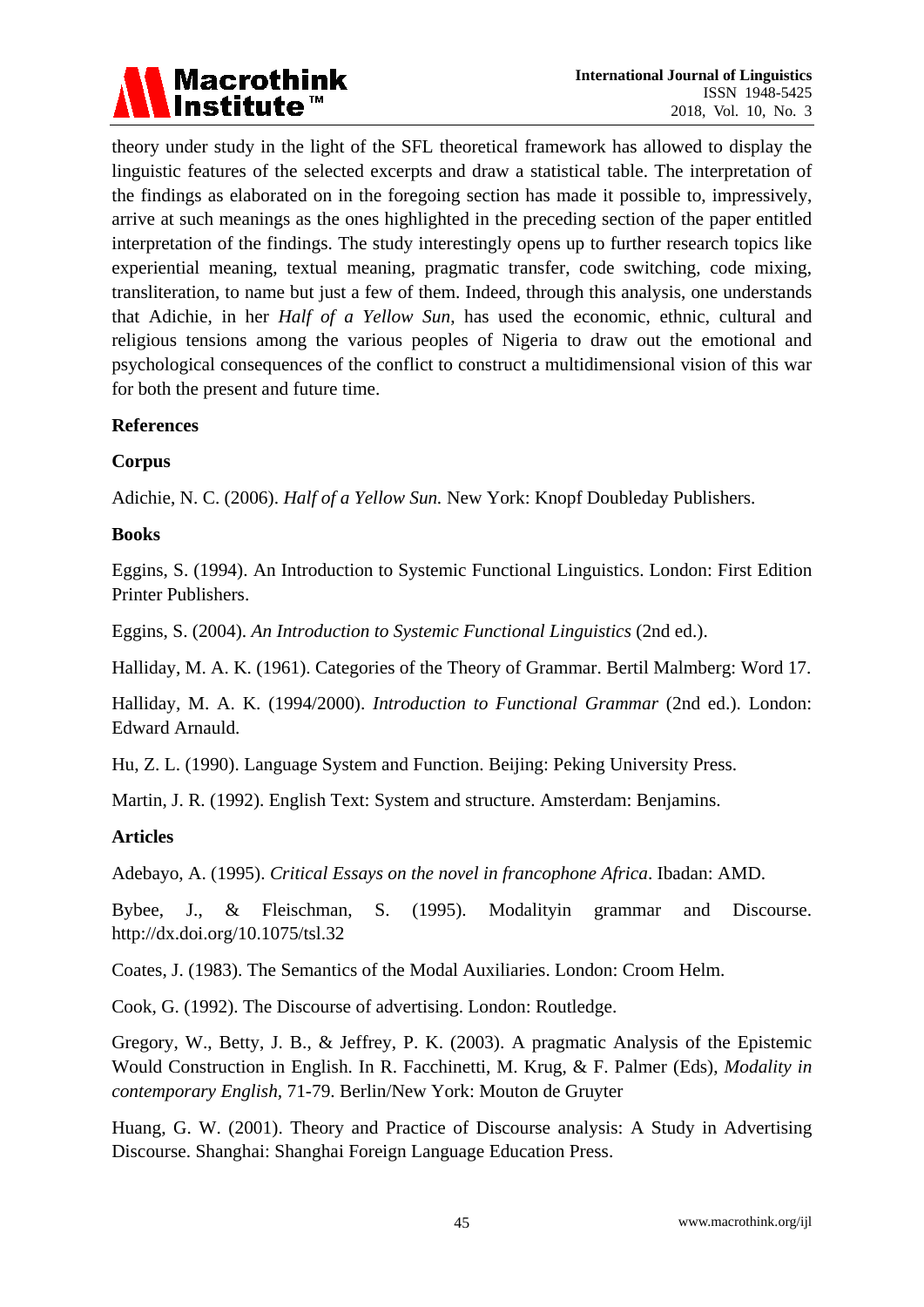

Huang, K. (2014). Snip-Snap: An Analysis of Interpersonal Meanings in a political TV Intervew. *International Journal of English Linguistics, 4*(5), 89- 99

Ikpotokin, S. O. (2017). A lexico-Semantic Analysis of Chimamanda Ngozi Adichie's Half of a Yellow sun. *Universal academy, Ekpoma, 61*(3), 84-89

Leech, G. N. (1966). English in advertising: A Linguistic study of advertising in Great Britain. London: Longman.

Lemke, J. (1992). Interpersonal Meaning in discourse: Value orientation. In M. Davis & L. Ravelli (Eds), advances in Systemic Linguistics: recent theory and Practice. London Printer.

Li, Z. Z. (2000). Coming to grips with Interpersonal Meaning in autobiography. Beijing: Junshi Yiwen Press.

Martin, J. R. (1992). English text: System and Structure. http//dx.doi.org/10.1075/z.59

Martinet, A. (1960). Eléments de linguistique générale. Paris Armand Colin.

Nnenna, G. E. (2016). Language Contact, its Pros and Cons in the Learning of English as a Second Language: A study of *Half of a Yellow Sun* by Chimamanda Adichie. *Journal of Modern European Languages and Literature, 5*, 73-84.

Thibault. P. J. (1986). Text, Discourse and Context: A Social Semiotic Perspective. *Toronto Semiotic Circle, 3*, 26-42.

Threadgold, T. (1988). The Genre Debate. *Southern Review, 21*(3), 15-330

Tolu, L., & Abe, O. (2011). National Development in Nigeria: Issues, Callenges and Prospects. *Journal of Public Administration and Policy Research, 3*(9), 237-241. http//dx.doi.org/10.5897/JPAPR11.012

Ugochukwu, F. (2012). Plaited Hair in a Calabash-Adichie on the Biafran Landscape. *The international journal of Igbo Studies*, *2*(1-2), 49-59.

Zhang, D. L. (1998). Functional Stylistics. Jinan: Shangdong Education Press.

#### **Appendices**

#### **Mood analysis key:**

S= Subject, F=Finite, Fn=negative, Fms=modalized, Fml=modulated

P=predicator, Pml=modulated Predicator, Pms=modalised Predicator, F/P=fused Finite and Predicator.

C=Complement, Ca=attributive Complement.

A=Adjunct, Ac=circumstantial, Am=mood, Ao=comment, Ap=polarity, Av=vocative, Aj=conjunctive, At=continuity.

Wh=wh element; Wh/S, Wh/C, WhAc=fused Wh element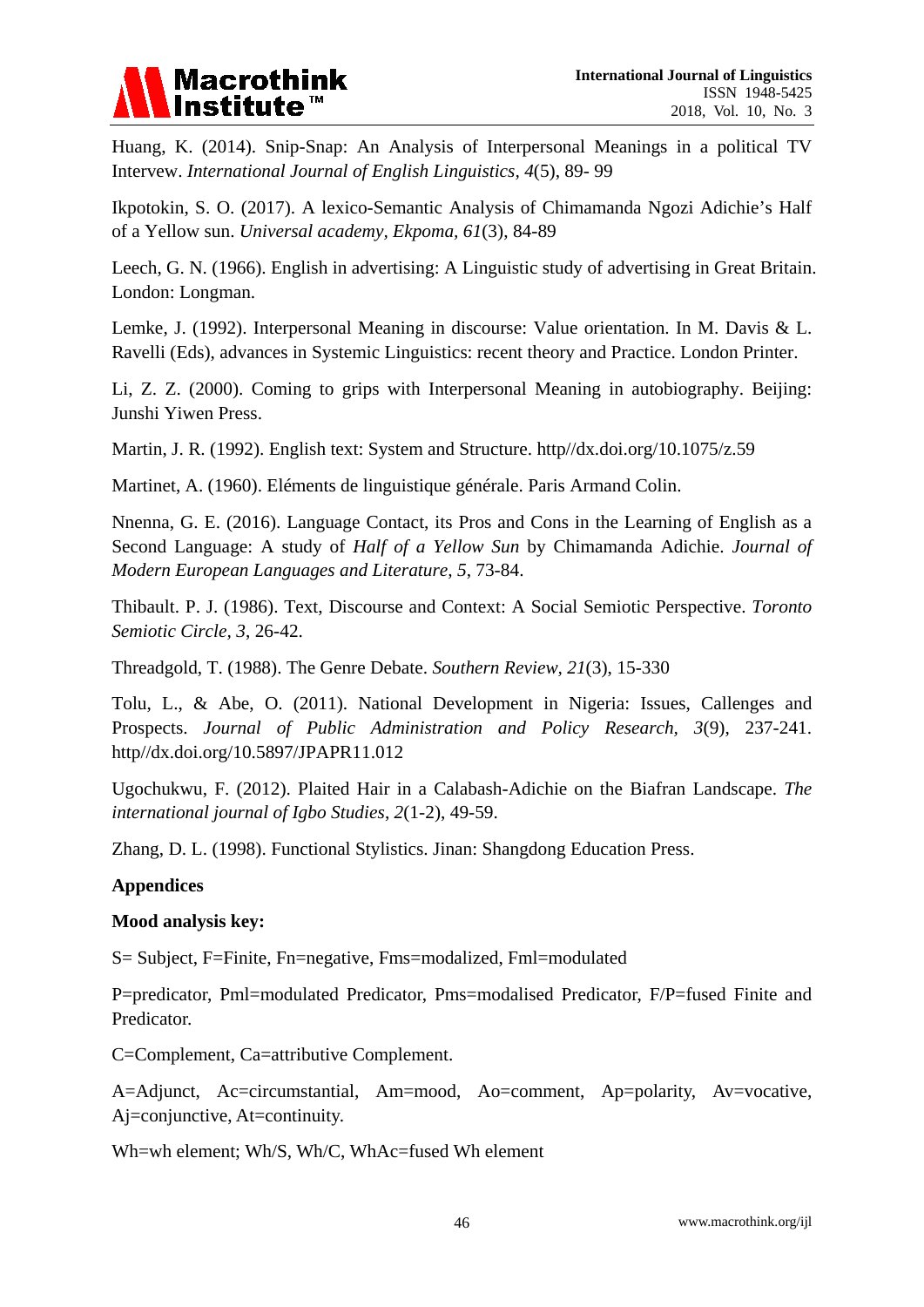

Mn=minor clause

**MOOD element** of ranking (non-embedded) clauses is shown in **bold.**

# **Excerpt N°1: From** *Half Of A Yellow Sun,* **by Chimamanda Ngozi Adichie Chapter27,**

# **(Pp 318-320)**

1.**A van (S) delivered** (F/P) bags of garri (C) to the house (Ac), 2.and(Aj) **Kainene (S) asked** (F/P) Harrison (C) 3.**not to touch** (Fn/P) them (C) 4.because(Aj) **they (S) were** (F) for the refugee camp  $(Ac)$ .5. **She**  $(S)$  **was**  $(F)$  the new food supplier $(C)$ .

6."**I(S)'ll**(Fml) distribute(P) the food(C) to the refugees (Ac)myself (Av) 7.and(Aj) **I(S)'m**(F) going(P) 8.to ask(P) the Agricultural Research Centre(C) for some shit(Ac),' 9.**she(S) told**(F/P) Richard(C).

10.'Shit?'(mn)

11. 'Manure (mn). 12. **We (S) can** (Fms) start (P) a farm (C) at the camp (Ac). 13. **we (S)'ll** (Fml) grow (P) our own protein soya beans(C), and (Aj) akidi (C).'

14. 'Oh' (At)

15. 'There**(S)'s** (F) a man(C) from Enugu (Ac)16. **who (Wh/S) has** (F/P) a fantastic talent (C) for making baskets and lamps (Ac).17. **I(S)'ll(Fml) have**(P) him(C)18. teach (P) others(C). 19.**We (S) can(**Fms) create (P) income (C) here (Ac). 20.**We (S) can**(Fms) make (P) a difference!(C)21.And(Aj) **I(S)'ll** (Fml) ask(P) the Red Cross(C) 22.to send(P) us(C) a doctor(C) every week(Ac).'

23.**There(S) was**(F) a maniac vibrancy(C) about her (Ac), about the way (Ac) 24.**she (S) left**  (F/P) for the refugee camp(Ac) each day(Ac), about the exhaustion(Ac) 26.**that(Aj) shadowed**(F/P) her eyes(C) 27.when(Wh/Ac) **she(S) returned**(F/P) in the evenings(Ac). 28.**She (S) no longer(Am) spoke** (F/P) of Ikejide (Ac). 29.Instead(Aj), **she (S) spoke** (F/P) about twenty people (Ac) 30.living(P) in a space meant for one(Ac)31.and(Aj) about the little boys(Ac) 32.**who(S) played**(F/P) war(C) 33.and(Aj) **the women who(S) nursed**(F/P) babies(C) and (Aj) the selfless Holy Ghost priests(Ca) Father Marcel(Av) and(Aj) Father Jude(C). 34.But(Aj) **it(S) was(F)** Inatimi(C) 35.**she(S) spoke**(F/P) about the most(Ac). 36.**He (S) was** (F) in the Biafran Organization of Freedom Fighters (C), 37.had(F) lost (P) his entire family  $(C)$  in the massacres  $(C)$ ,38. And  $(A<sub>i</sub>)$  often  $(A<sub>m</sub>)$  infiltrated  $(F/P)$  enemy camps $(C)$ . 39.**He (S) came by** (F/P) 40.to educate (P) the refugees (C).

41. 'He**(S) thinks** (F/P) 42.**it (S)'s** (F) important (Ca) for our people (AC) 43.to know (P) 44.that (Aj) **our cause(S) is(**F) just(Ca) 45. And (Aj)to understand(P*)*46.why (Wh/Ac)**this(S) is**(F) true(Ca). 47**.I(S)'ve**(F) told(P) him(C) 48.not to bother (Fn/P) teaching(P) them(C) about federalism and the Aburi accord and whatnot. (Ac)49. **They(S) will** (Fms) never (Am) grasp (P) it (C). 50. **Some of them (S) didn't** (Fn) even (Am) go (P) to primary school (Ac). 51. But (Aj) **he(S) just (Am) ignores** (F/P*)* me(C) 52.and (Aj) goes on (F) spending (P) time (C) with little groups of people (Ac). 53.'**Kainene (S) sounded** (F/P) admiring (Ca),54.as if (Aj)**his ignoring her (S)was**(F) further(Aj) proof of his heroism(C).55. **Richard(S) recented**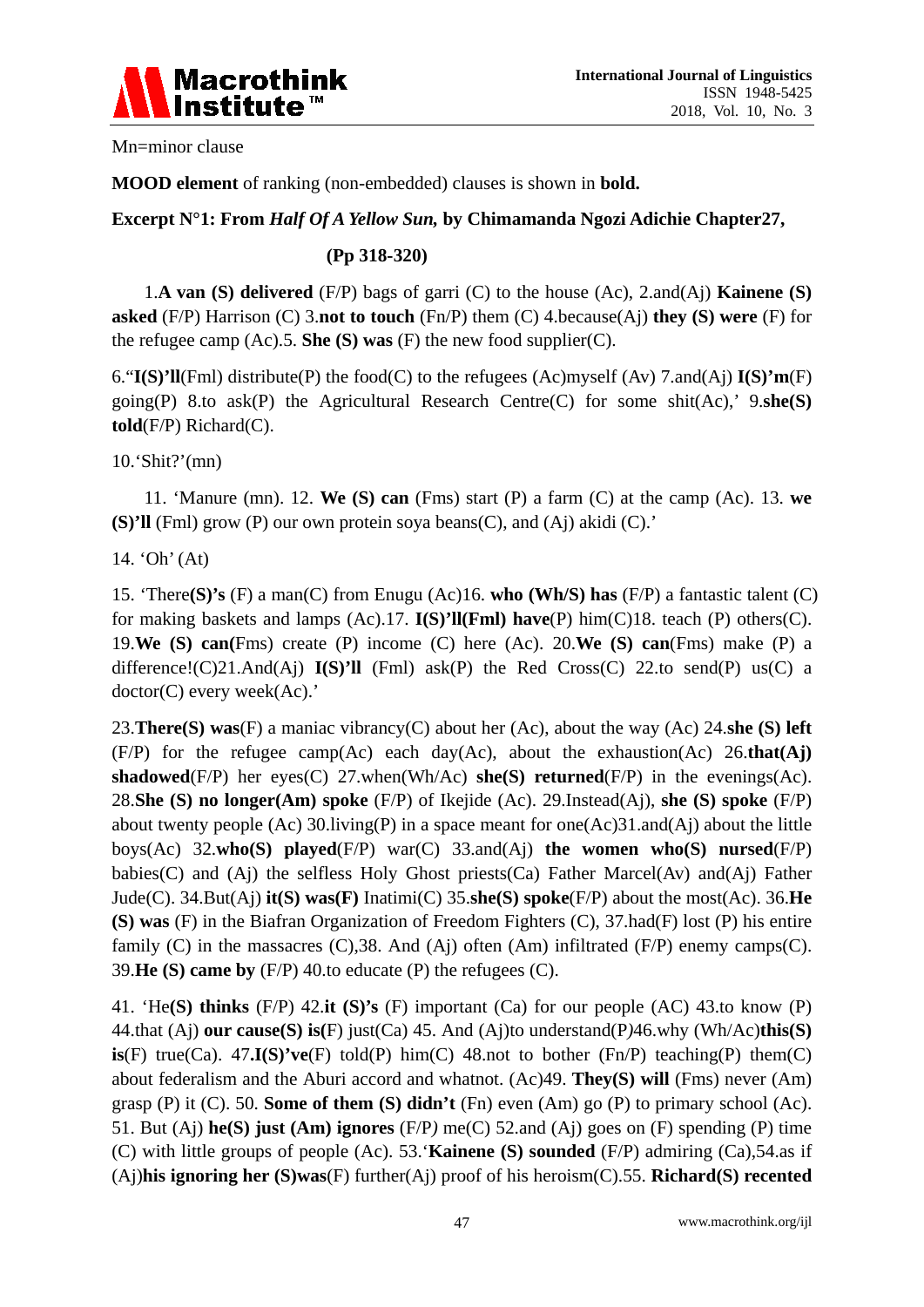

(F/P) Inatimi(C). In his mind, (Ac) 56.Inatimi **(S) became** (F/P) perfect, brave and bracing (Ca), //57.made (P) intrepid and sensitive (Ca) by loss (Ac). 58. When (Aj) **he (S**) finally (Ac) **met** (F/P) Inatimi (C) 59.**he (S) nearly (Am) laughed** (P) in the face (Ac) of this small, pimpled man (Ca) with a bulb of a nose (Ac). 60.But(Aj) **he(S) coul**d(Fms) see (P) right away (Ac), 61.that(Aj) **Inatimi's god (S) was** (F) Biafra (C). 62.**His (S) was** (F) a fervent faith Ca) in the cause(Ac).

63. 'When (Aj) **I (S) lost** (F/P) my whole family(C), every single one (C),64. **it(S) was** (F) 65.as if (Aj) I(C) **had**(F) been born (P)all over again(Ac),'66. **Inatimi(S) told**(F/P) Richard(C) in his quiet way(Ac).67. **'I (S) was** (F) a new person (C)68. Because(Aj) **I(S) no longer(Am) had**(F/P) family(C)69. to remind(P )me(C)70.of what(Ac) **I(S) had**(F) been.' (P)

71. **The priests, too(S), were** (F) nothing (C) 72.like (Aj) **Richard(S) had**(F) expected (P). 73. **He (S) was** (F) surprised (P) by their quiet cheer (Ac). 74. When (Aj) **they (S) told** (F/P) him (C),75. '**We (S) are** (F) amazed (Ca) at the good work (Ac) 76.**God (S) is** (F) doing (P) here (Ac), 77.'**Richard (S) wanted** (F/P) 78.to ask (P) 79.why (Wh/Ac) **God (S) had(**F) allowed (P) the War (C) 80.to happen (P) in the first place (Ac).81.Yet(Aj) **their faith (S) moved** (F/P) him (C). 82.If (Aj)**God (S) could** (Fms)make (P) them (C)83.care(P) so genuinely (Ac),84**. God(S) was**(F) a worthy concept(Ca).

85. **Richard (S) was** (F) talking (P) to Father Marcel (C) about God (Ac) on the morning (Ac) 86**.the doctor (S) arrived (**F/P). 87. **Her dusty Morris Minor (S) had** (F/P) RED CROSS painted (Ca) on it (Ac) in red (Ac). 88.Even(Ac) before(Aj) **she (S) said** (F/P) 89.'**I (S)'M** (F) Dr Inyang (C),'with an easy handshake (Ac), 90.**Richard(S) knew** (F/P)91. **she (S) was** (F) from one of the minority tribes (AC). 92.**He (S) prided** (F/P) himself (C) on his ability (Ac) 93. to recognize (P) an Igbo person (C). 94.**It (S) was** (F) nothing (C)95. to do (P) with how (Ac) 96.**they (S) looked** (F/P); 97. **it (S) was** (F), instead(Aj), a fellow feeling (C).

98.**Kainene (S) led** (F/P) Dr Inyang (C) straight to the sickroom, the classroom at the end of the block (Ac).99. **Richard (S) followed** (F/P); 100.he **(S) watched** (F/P) 101.While (Aj) **Kainene (S) talked** (F/P) about the refugees (Ac) 102. lying (P) on bamboo pallets (Ac). 103. **A pregnant young woman (S) sat up** (F/P) //104.and(Aj) held (P) her chest (C)//105.and(Aj) began (P) //106.to cough (P), unending chesty coughing (C) //107.**that (S) was (**F) painful (Ca)108. to hear (P).

109.**Dr Inyang (S) bent over** (F/P) her (C) with a stethoscope (Ac)110. And (Aj) said (P), in gentle Pidgin English (Ac), 111.'How(Wh/Ac) **are (F)** you (C)? 112. How (WH/Ac) **you (S) dey**?'(F/P)

113. First (Aj**) the pregnant young woman (S) recoiled** (F/P) 114. and then(Aj**) she (S) spat** (F/P) with a vicious intensity (Ac) 115.**that(S) wrinkled** (F/P)) her forehead(C). 116.**The watery smear of saliva (S) landed** (F/P) on Dr Inyang's chin (Ac).

117. 'Saboteur!'(Av) **The pregnant woman (S) said** (F/P). 118.'**It (S) is** (F) you(C) non-Igbo (Av) 119.**who(Wh/S) are(**F) showing (P) the enemy (C) the way!(C) 120.*Hapu*   $m!(mn)121$ **. It(S) is** (F) you [[people(S) that (Aj) showed (P) them(C) the way(C) to my hometown! $(Ac)$ ] $(C)$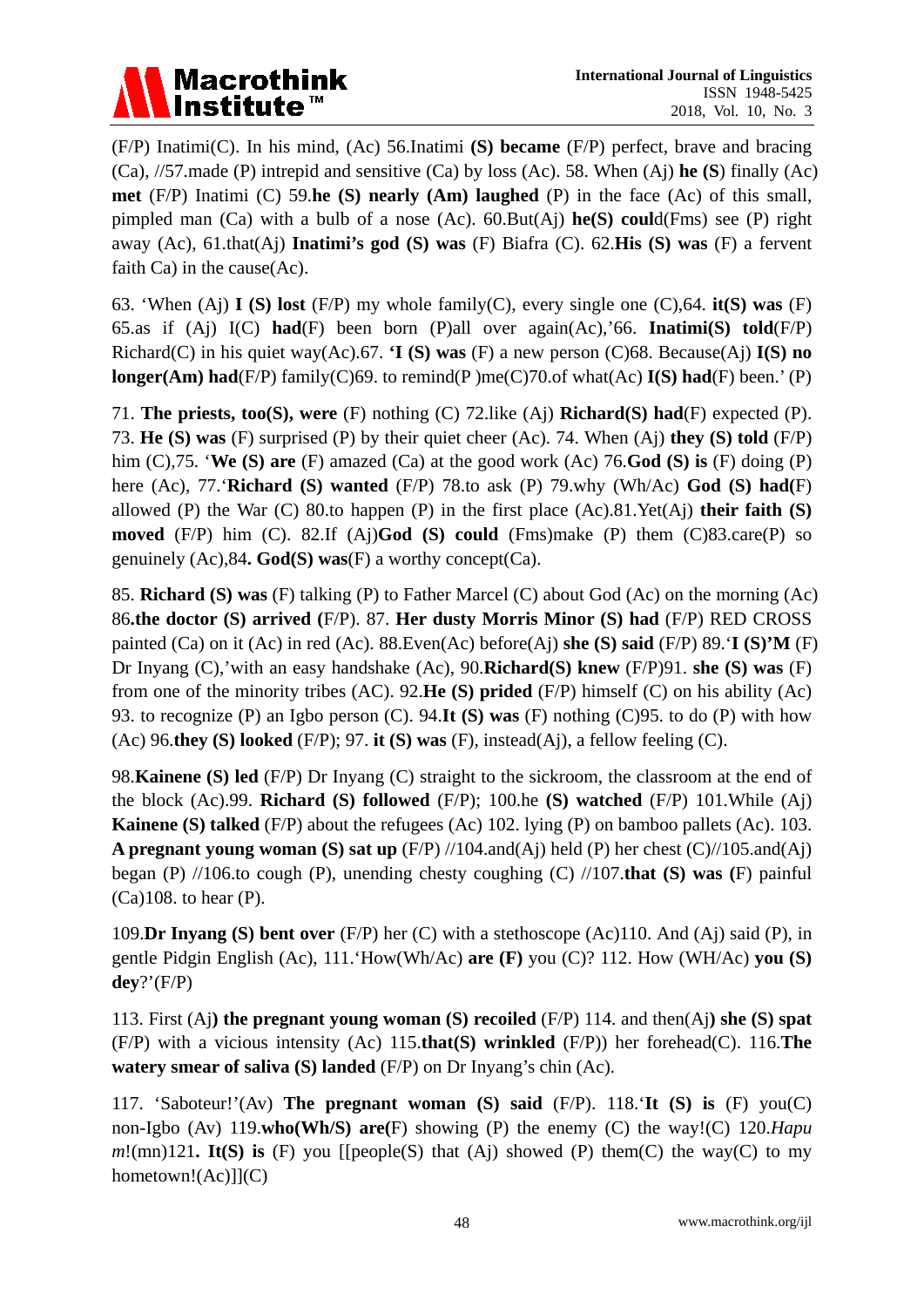

122.**Dr Inyang's hand (S) rested** (F/P) on her chin (Ac), too stunned (Ca)123.to wipe (P) the saliva(C) off (Ac). 124.**The silence (S) was** (F) thickened (Ca) by uncertainty (Ac). 125. **Kainene (S) walked over** (F/P) briskly (Ac) 126.and (Aj) slapped (P) the pregnant woman (C), too hard smacks (C) in quick succession (Ac) on her cheek (Ac).

127. 'We **(S) are** (F) all Biafrans!(C).*Anyincha bu Biafra*!(mn)'128. **Kainene(S) said** (F/P). 129. 'Do **(F) you(**S) understand (P) me (C)? 1130. **We (S) are** (F) all Biafrans! (C)'

131. **The pregnant woman (S) fell back** (F/P) on her bed (Ac).

132. **Richard (S) was** (F) startled (P) by Kainene's violence (Ac). 133.**There (S)was** (F) something(C) brittle about her (Ac),134.and(Aj) **he(S) feared**(F/P) 135.**she(S) would**(Fms) snap apart(P) at the slightest touch(Ac);136.she(S) had(F) thrown(P) herself(C) so fiercely(Ac) into this, the erasing of memory(Ac),137. that (Aj)**it(S) would**(Fms) destroy(P)  $her(c)$ 

# **Excerpt N°2: From** *Half Of A Yellow Sun,* **by Chimamanda Ngozi Adichie, Chapter 32, (Pp 393- 396)**

**1. Ugwu(S) wanted** (F/P) 2. to die (P), at first(Ac). 3.**It(S) was not**(Fn) because(Aj) of the hot tingle(C) in his head(Ac) or the stickiness of blood(C) on his back(Ac) or the pain(C) in his buttocks(Ac) or the way(C) 4.**he(S) gasped**(F/P) for air(Ac), but(Aj)because of(Aj) his thirst(C). 5.**His throat (Cr) was**(**Pi1**) scorched(**At**). 6.**The infantrymen (S) carrying (**F/P) him (C) 7**.were**(F) talking (P) about(Ac)//8. **How (Wh/S) rescuing** (F/P) him (C) **had** (F) given (P) them (C) a reason (C)//9. to run away (P), //10.how (Wh/Ac) **their bullets (S) had(**F) finished (P)//11. And(Aj) **they (S) had**(F) sent (P) for reinforcements (Ac)//12. And(Aj) **nothing (S) was** (F) forthcoming (Ca) //13.and(Aj) **the vandals(S) were(**F) advancing(P).14. But(Aj) **Ugwu's thirst (S) clogged** (F/P) his ears(C) //15.and(Aj) muffled(P) their words(C). 16.**He(S) was(**F) on their shoulders(Ac), bandaged(Ca) with their shirts(Ac),//17. the **pain(S) shooting**(F/P) all over his body(Ac)//18. As(Aj) **they(S) walked**(F/P). 19.**He(S) gulped**(F/P) for air(Ac), //20.gasped(P)// 21.and(Aj) sucked(P)// 22.but(Aj) somehow(Ac) **he(S) could not**(Fnml) get(**P)** enough(Ac). 23.**His thirst(S) nauseated**(F/P) him(C).

24.'Water, please,(C)

**he(S) croaked**(F/P). 25.**They(S) would not**(Fnml) give(P) him(C) any(C); 26.if(Aj) **he(S) had**( $F/P$ ) the energy( $C$ ), 27.**he(S)** would ( $Fms$ ) invoke( $P$ ) all the curses( $C$ )// 28.**he(S) knew**(F/P) on them(Ac). 29.If(Aj)**he(S) had**(F/P) a gun(C) **he(S) would(**Fms) have shot(P) them all(C)  $\text{/}\text{/}30$ .and(Aj) then(Aj) shot(P) himself(C).

31. Now (Ac), in the hospital (Ac) where (Wh/Ac) **they(S) had** (F) left (P) him(C), 32.**he(S) no longer (Am) wanted** (F/P**)**//33. to die(P**)**,// 34.but(Aj) **he(S) feared**(F/P) 35**.he(S) would**(Fms); 36.**there(S) were**(F**)** so many bodies lettered around him**(**C), on mats, on mattresses, on the bare floor(Ac**)**. 37. **There (S) was** (F**)** so much blood(C**)** everywhere(Ac). 38.**He(S) heard**(F/P) the sharp screams of men(C) //39.when(Wh/Ac) **the doctor(S) examined**(F/P) them(C)// 40.and(Aj) knew(P)// 41.that(Aj) his(S) was not(Fn) the worst case(C),  $\frac{1}{42}$ .even as(Aj) **he(S) felt**(F/P) his own blood(C) $\frac{1}{43}$ .seeping out(P), first(Aj) warm(Ca) and(Aj) then(Aj) clammy cold(Ca) against his side(Ac).44. **The blood (S)**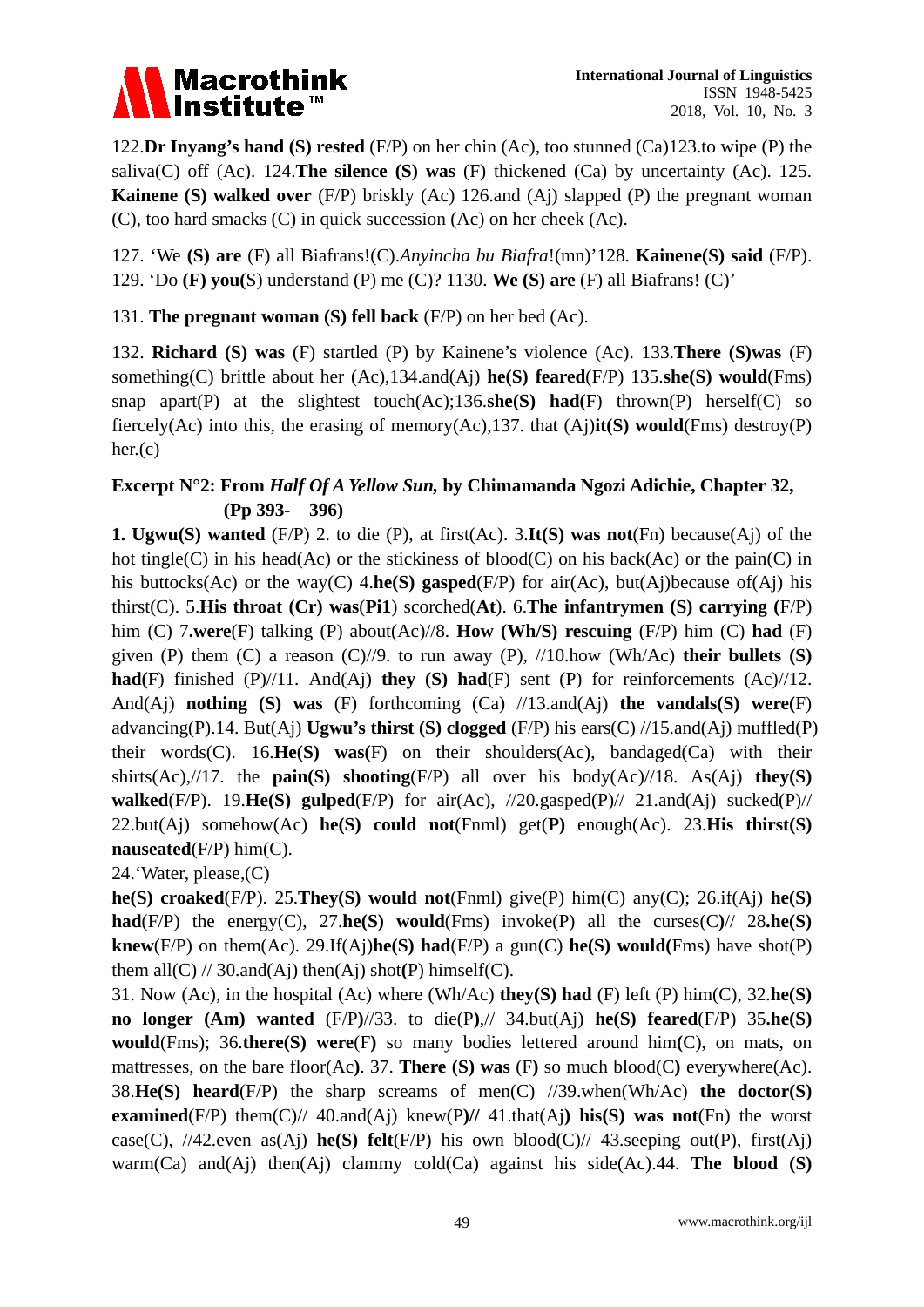

**took**(F/P**)** his will(C); 45.**he(S) was**(F**)** too exhausted(Ca**)//** 46.to do(P) anything(C) about it (Ac**)**//47.and(Aj) when(/Wh/Ac) **the nurses(S) hurried past**(F/P) him(C**)**// 48.and(Aj) left(P**)** his bandaging(C**)** unchanged(Ca**)**, 49.**he(S) did not**(Fn) call out(P**)** to them(**C**). 50.**He (S)said**(F/P) nothing(C**)**, either, 51.when (Wh/Ac)**they(S) came**(F/P)//52. And(Aj) pushed(P**)** him(C) to his side(Ac)// 53.and(Aj) gave(P) him(C) quick, unceremonious injections(Ca). 54.In his delirious moments (Ac), **he(S) saw** (F/P) //55.**Eberechi (S) wearing** (F/P) her tight skirt **(**Ca)// 56.and(Aj) making (P) gestures (C) to him (Ac)// 57.that(Aj) **he(S) could not**(Fnms) understand (P). 58.And(Aj) in his lucid moments (Ac**), death (S) occupied** (F/P) him **(C)**. 59. He **(S)** tried **(F)**to visualize **(P)** a heaven **(C)**; a God seated **(C)** on a throne **(C)**, //60.but(Aj) **could not (**Fnms). 61.Yet(Aj) the alternative vision, **that death (S) was** (F) nothing(C) but(Aj) an endless silence **(**Ca), //62.seemed (P) unlikely (Ca**).** 63.**There(S) was** (F) a part of him(C**)//** 64.**that(S) dreamed** (F/P), //65.and(Aj) **he(S) was not**(Fn) sure(Ca)// 66.if(Aj) **that part(S) could(Fms) ever(Am)** retreat into(P) an interminable silence(Ca). 67. **Death (S) would** (Fms) be (P) a complete knowingness (Ca), 68.but (Aj) **what (Wh/S) frightened** (F/P) him(C) 69.**was** (F**)** this: 70.not knowing beforehand(C) what (Wh/C) **it (S) was** (F) 71.**he(S) would (**Fms) know (P**).**

72.In the evenings(Ac), in the dim half-light(Ac), **the people from Caritas(S) came**(F/P),73. **a priest and two helpers(S) carrying**(F/P) kerosene lanterns(C),//74. giving out(P) milk and sugar(C) to the soldiers(C), //75.asking(P) their names(C) //76.and(Aj) where(Wh/Ac) **they(S) had**(F) come(P) from(Ac).

77.'Nuskka,' (C) **Ugwu (S) said** (F/P), 78.when(Aj) **he (S) was**(F) asked (P). 79.**He(S) thought** (F/P)// 80.**the priest's voice(S) was**(F) vaguely(Ac) familiar(Ca),//81. But(Aj) then(Aj) **everything(S) was(**F) vaguely**(**Ac) familiar(Ca) here(Ac): 82.**The blood of the man next to him(S)** smelt(F/P) like his(Ac), //83.the **nurse who(S)** placed(F/P) a bowl of thin (C) next to him(Ac) 84.smiled(P) like Eberechi(Ac).

85.'Nsukka? (mn) 86.What (Wh/C) is (F**)** your name?(S**)**'87. **the priest(S) asked** (F/P).

88.**Ugwu(S) struggled**(F) to focus(P**)** on the rounded face(Ca), the glasses(C), the browned collar(Ca). 89.**It(S) was**(F) Father Damian(C). 90.'**I(S) am(**F) Ugwu(C).91. **I(S) used(**Fms) to come(P) with my madam Olanna(Ac) to St Vincent de Paul(Ac)'

92.'Ah!'(mn) 93.**Father Damian(S) squeezed**(F/P) his hand(C) 94.and(Aj) **Ugwu(S) winced**(F/P).95.'**You(S) fought**(F/P) for the cause?(Ac**)** 96.Where(Wh/Ac) **were**(F**)** you(C) wounded?(P**) 97.**What(Wh/Ac) **have(F) they**(**S**) done(P) for you?'(Ac)

98**.Ugwu(S) shook**(F/P**)** his head(C). 99.**One part of his buttocks(S) was(**F**)** wrapped(P**)** in fiery red pain(Ac); //100.**it(S) consumed**(F/P) him(C). 101.**Father Damian(S) spooned**(F/P) some powdered milk(C**)** into his mouth(Ac**)** //102.and(Aj) then(Aj) placed(F/P) a bag of sugar and milk**(**C) next to him(Ac**)**.

103.'**I(S) know**(F/P)// 104.**Odenigbo(S) is(**F) with Manpower(Ac). 105.**I(S) will(**Fms) send(P) word(C) to them(C)', 106.**Father Damian(S) said**(F/P). 107.Before(Aj) **he(S) left**(F/P),// 108.**he(S) slipped**(F/P**)** a wooden rosary(C**)** onto Ugwu's wrist(Ac).

109.**The rosary(S) was(**F) there(Ac), a cold pressure(Ca) against his skin(Ac**)**,// 110.when(Wh/Ac) **Mr Richard(S) came**(F/P**)** some days later(Ac**)**.

111.'Ugwu, Ugwu.'(Av**) The fair hair and the strange-coloured eyes(S) swam** (F/P) above him (Ac), //112and (Aj) **Ugwu(S) was not**(Fn) sure(Ca)// 113who(Wh/C) **it(S) was**(F).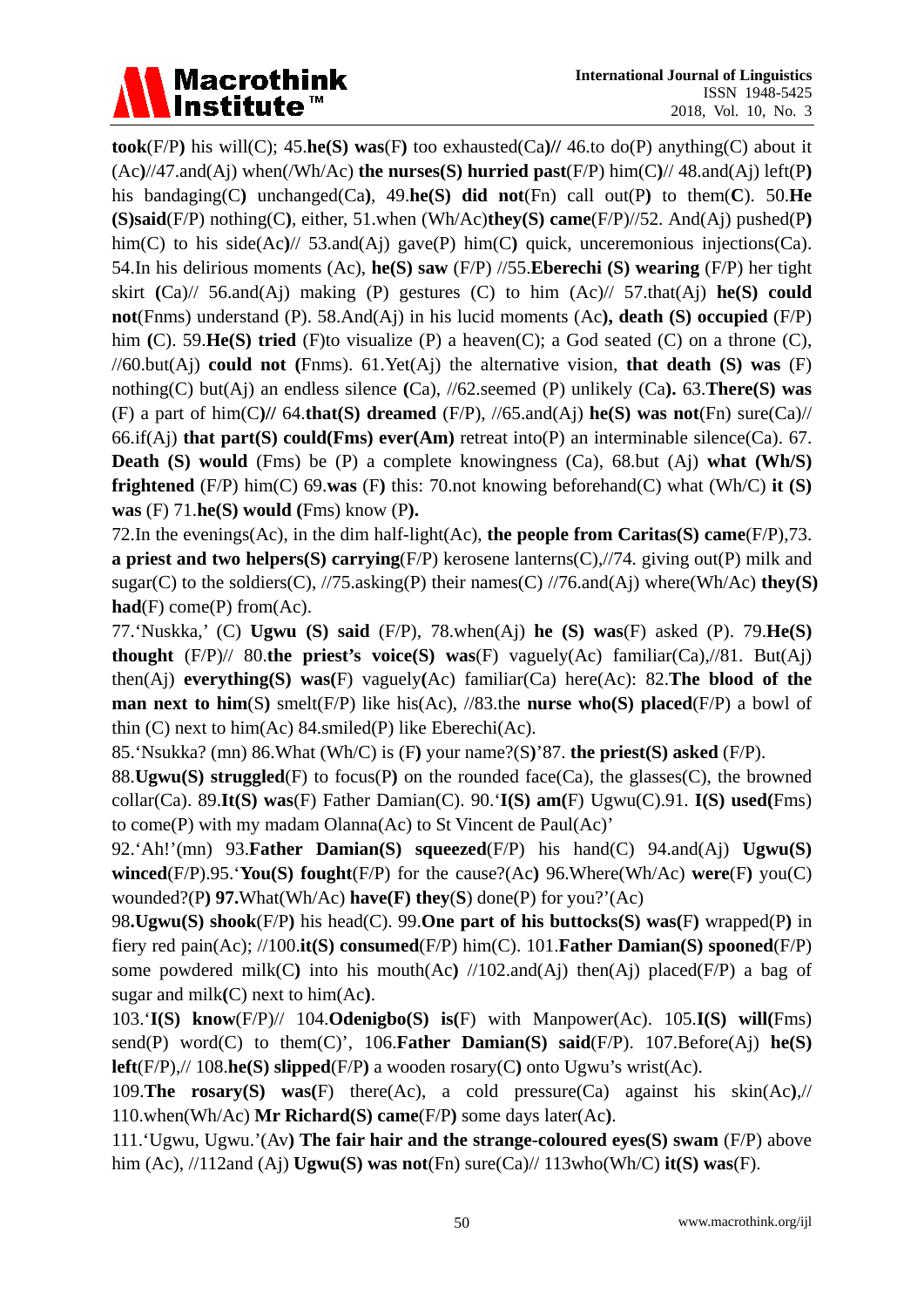# **Macrothink** <u>Institute™</u>

114.'**Can(Fms) you**(**S**) hear(P) me(C), Ugwu?(Av) 115.**I(S)'ve**(F) come(P)//116. to take(P) you(C). 117.'**It(S) was**(F) the same voice**(**C)118. **that(S) had**(F) asked(P) Ugwu(C) questions(C) about his village festival(Ac) years ago(Ac). 119.**Ugwu(S) knew**(F/P) then(Ac**)** 120.who(Wh/C) **it(S) was**(F). 121.Mr **Richard(S) tried**(F) to help(P) him(C) get up(P)// 122.and(Aj) **the pain(S) shot up**(F/P) from his side and buttock to his head and eyes(Ac). 123.**Ugwu(S) cried out**(F/P), //124.then(Aj) clenched(P) his teeth**(**C**)//** 125.and(Aj) bit(P) his  $lip(C)//126$ .and(Aj) sucked(P) his own blood(C).

127.'Easy now, easy now,' (mn**)** 128.**Mr Richard (S) said** (F/P).

129.**The bumpy ride(S) lying**(F/P) in the backseat of the Peugeot 404(Ac) 130.and(Aj) **the fierce sun that(S) sparkled(**F/P) the windscreen(C)// 131.made(P) **Ugwu(S) wonder**(F/P) //132.if(Aj) **he(S) had(**F) died(P) //133.and(Aj**) this(S) was**(F) what(Wh/C) happened(P) at death an unending journey(Ac) in a car(Ac). 134.Finally,(Aj**) they(S) stopped**(F/P**)** at a hospital(Ac**)//** 135.**that(S) smelt** (F/P)not of blood but of disinfectant(Ca). 136.Only when(Aj**) Ugwu (S) lay** (F/P) in a real bed **(**Ac**)** 137.did(F**) he(S) think** (P)// 138.that(Aj) **perhaps(Am) he(S) was not**(Fn) going to die(P) after all(Ac).

139.'**This place(S) has**(F) been bombed(P) quite a bit in the past week(Ac),// 140.and(Aj) **we(S) will(**Fms) have to leave**(**P) 141.right after(Ac) **the doctor(S) sees(**F/P) you(C). 142.**He(S)'s(F) really(Am**) not a doctor(C)143.-**he(S) was**(F) in his fourth year in university(Ac) 144.when(Aj) **the war(S) started**(F/P) 145.-but(Aj) **he(S)'s**(F) done**(**P) very well(Ac**),**'146. **Mr Richard(S) said**(F/P). 147.'**Olanna and Odenigbo and Baby (S) have**(F) been (P) with us (Ac) in Orlu(Ac)148. Since(Aj) Umuahia(S) fell(F/P),  $\frac{1}{149}$ .and(Aj) of course **Harrison(S) is**(F) there**(**Ac**)** too(Aj). 150**.Kainene(S) needs**(F/P) help(C) at the refugee camp(Ac), 151.so(Aj) **you (S)better hurry up(**F/P)// 152.and(Aj) be(P) well.(Ca**)'**

153.**Ugwu(S) sensed**(F/P) 154.that(Aj) **Mr Richard(S) was(**F) talking(P) too much**(**Ac), for his benefit(Ac), 155.**perhaps(Am)** to keep(P) him(C) awake**(**Ca) 156.until(Aj**) the doctor(S) came**(F/P**).** 157.But(Aj) **he(S) was**(F) grateful(Ca**)** for Mr Richard's laughter, the normality of it(Ac), 158.the way(Ac) **it(S) came back**(F/P) with a force of memory(Ac)// 159.and(Aj) made(P**)** him(C)//160. inhabit(P**)** the time(C) 161.when(Wh/Ac) **Mr Richard(S) wrote**(F/P) his answers(C) in al leather-covered book(Ac**)**.

162. '**We all(S) had** (F/P) a bit of a shock (C**)**// 163.when (Aj) **we(S) heard** (F/P) //164.**you(S) were**(F) alive(Ca) 165.and(Aj) at Emekuku Hospital(Ac) –a good kind of shock, of course(C). 166**.Thank**(F/P) heavens(C) **there(S) actually(Am) hadn't(**Fn) been(P) a symbolic burial(C), 167.although(Aj**) there(S) was**(F) some sort of memorial service(C**)** 168.before(Aj) **Umuahia(S) fell**(F/P**).**'

169.**Uguwu's eyelids (S) throbbed** (F/P). 170.'**They (S) said** (F/P)//171. **I (S) was(**F) dead (Ca**),** sah?'(Av)

172.'Oh(At), yes(Ap), **they(S) did**(F). 173.**It(S) seems**(F/P)//174. your **battalion(S) thought**(F/P) //175**.you(S) had**(F) died(P) during the operation'(Ac).

176.**Ugwu's eyes(S) were**(F) closing(Ca)//177. And(Aj) **would not**(Fnms) stay(P) open(Ca)//178.when(Aj) **he(S) forced**(F/P**)** them(C). 179.Finally(Aj**) he(S) got(**F/P) them(C) open(Ca) //180.and(Aj) **Mr Richard(S) was**(F) looking down(P**)** at him(C). 181.'Who(Wh/C) **is**(F) **Eberechi?(S)**'

182.'Sah?'**(**Av)